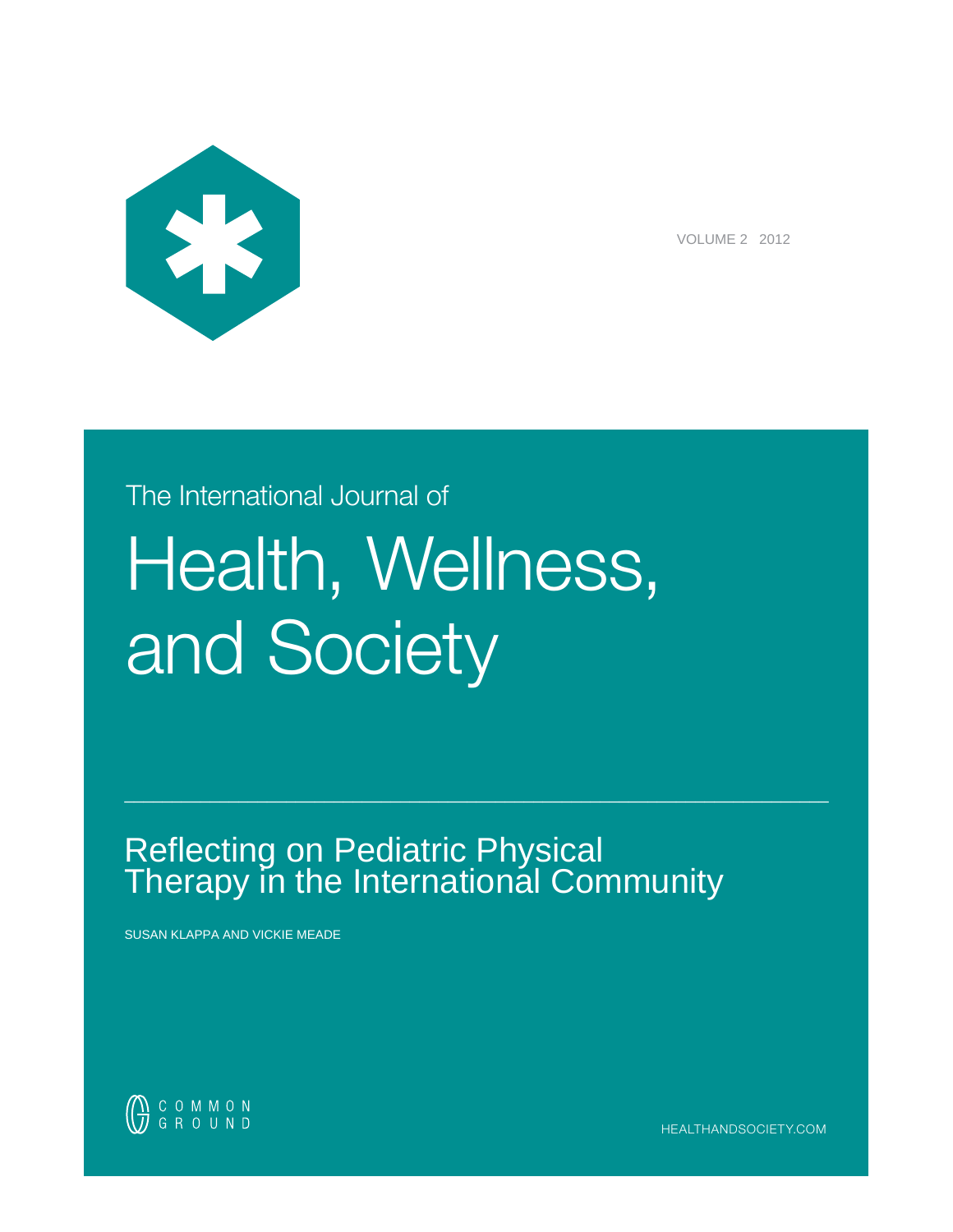#### THE INTERNATIONAL JOURNAL OF HEALTH, WELLNESS AND SOCIETY http://healthandsociety.com/

First published in 2012 in Champaign, Illinois, USA by Common Ground Publishing University of Illinois Research Park 2001 South First St, Suite 202 Champaign, IL 61820 USA

www.CommonGroundPublishing.com

ISSN: 2156-8960

© 2012 (individual papers), the author(s) © 2012 (selection and editorial matter) Common Ground

All rights reserved. Apart from fair dealing for the purposes of study, research, criticism or review as permitted under the applicable copyright legislation, no part of this work may be reproduced by any process without written permission from the publisher. For permissions and other inquiries, please contact <cg-support@commongroundpublishing.com>.

The International Journal of Health, Wellness and Society is a peer-reviewed scholarly journal.

Typeset in CGScholar. http://www.commongroundpublishing.com/software/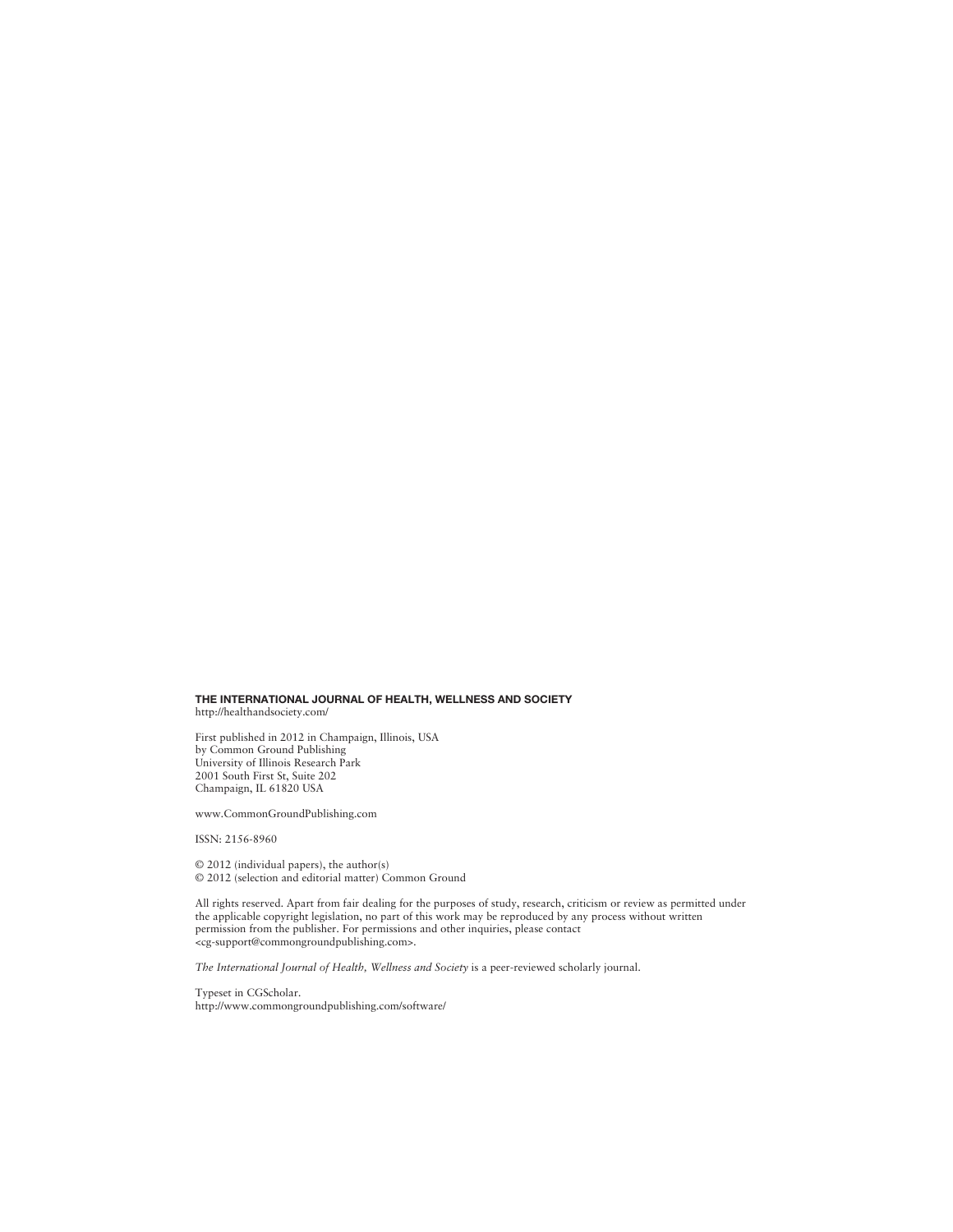## Reflecting on Pediatric Physical Therapy in the International Community

Susan Klappa, University of the Incarnate Word, TX, USA Vickie Meade, Kosrae Department of Education, Micronesia (Federated States of)

*Abstract: Physical therapists and physical therapist assistants are a subset of health care providers taking on new roles in global health through international clinical experiences (ICE). During ICE, clinicians and students often work with patients and families. Each party brings with them health beliefs and interaction styles obtained from their families and communities. The revised code of ethics for physical therapists and the standards of practice for physical therapist assistants challenge us to be respectful of all patients we work with and to identify our own biases with regard to those we serve. Strategies used by clinicians have potential to greatly help or harm patients and families depending on the interaction approach used. It is important to be attentive to patients, families, family dynamics, and the expectations of the patient and family if the physical therapy interventions are to be optimally effective. An understanding of one's own culture and personal values as well as the ability to detach oneself from personal views are essential to providing appropriate family-centered health care that empowers families rather than diminishes their ability to care for their children. This article discusses strategies of moving from not-knowing into knowing as we engage and empower the patients and families we encounter in the ICE setting through a reflective "I CAN DO" model to promote sustainable care. Several case examples are provided which illustrate engaging families and communities in a culturally respectful manner which empowers families long after we leave the ICE setting.*

*Keywords: International Clinical Experiences, Pediatrics, Culture, Family-centered Care, Notknowing*

P hysical therapists and physical therapist assistants are a subset of health care providers taking on new roles in the international setting and becoming involved in global health initiatives. International roles in the global setting include that of clinician, educator, administrator, consultant, and researcher. The American Physical Therapy Association (APTA) revised the Code of Ethics and Standards of Practice to address the broadened roles played by clinicians. These new documents challenge clinicians to reflect upon their own values and beliefs when providing care (APTA 2009a; 2009b). Every patient encounter involves the intersection of several cultures including that of the clinician, the patient, and the culture of health care. International clinical experiences (ICE) are becoming popular for clinicians and students alike. These experiences consist of performing physical therapy duties in a country that is different than the one in which the clinician typically practices or was trained. In crossing borders, whether actual or figurative, the role of culture in practice must be considered whether in the United States or abroad. Often the new international environment and the mood of a given situation may cloud the ability to think clearly and see appropriate possibilities (Klappa 2010). Clinicians often experience the phenomenon of not-knowing when practicing in an international setting. Not-knowing involves four phases progressing toward knowing which include facing limitations, strategizing and improvising, self-doubt, followed by illumination and clarity (Klappa 2010). A model to assist clinicians in self-reflective skills may help



*The International Journal of Health, Wellness and Society*

Volume 2, 2012, http://healthandsociety.com/, ISSN 2156-8960

<sup>©</sup> Common Ground, Susan Klappa, Vickie Meade, All Rights Reserved, Permissions:

cg-support@commongroundpublishing.com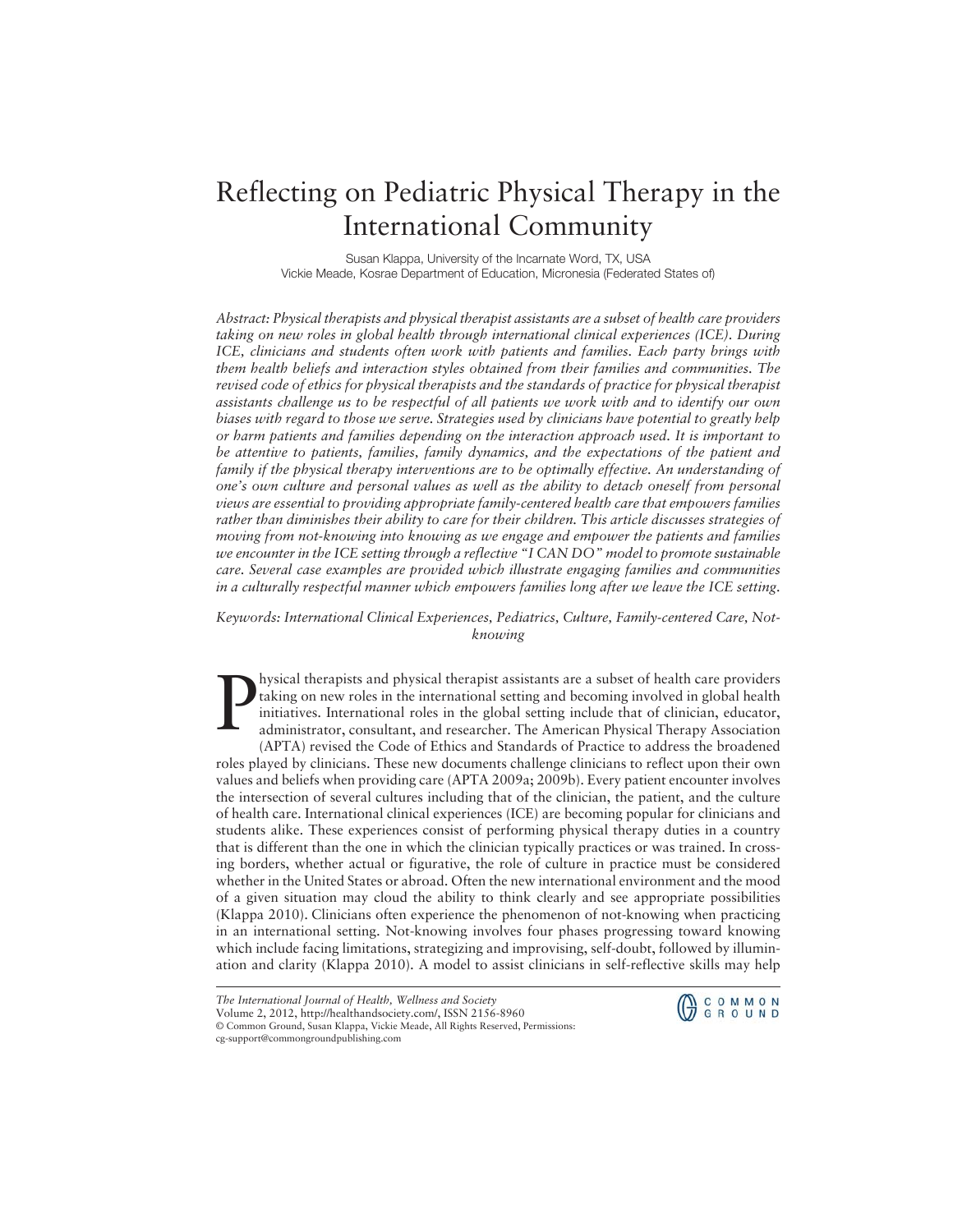ease the transition from not-knowing to knowing how to best serve clients and families. Teaching and practice in the United States may not prepare health care clinicians or students to be helpful for the clients and families when serving in a pediatric ICE setting.

Do current pediatric approaches used in the United States benefit or harm those served in an ICE setting? Is the need to self-reflect an important skill in pediatric physical therapy practice in local and international settings? The purpose of this article is to illustrate the need for health care clinicians to stop, reflect, and consider their own values and beliefs as they seek to provide services in the United States or a new international community. We will also present a model for reflection upon rehabilitation roles in the international pediatric setting, integrating the APTA Core Values (APTA 2003) the revised Code of Ethics and Standards of Practice with strategies for recognizing one's own values and biases (APTA 2009 a, b). Finally, we believe the integration of a reflective model will improve client-centered pediatric care within both international settings and our local practices.

#### A Case of Confusion

*A new graduate was presented an opportunity to go to XXXX as part of an international clinical experience*. *A local health worker requested help with a family who was struggling with their child*'*s disability*. *The family wanted help from this new graduate physical therapist*. *The therapist visited the home with a health worker and requested that the mother leave the area as the child began crying and would not cooperate*. *The therapist began a* '*hands on*' *treatment to address the disability*. *During this treatment session*, *another local health worker arrived at the home with a team consisting of an instructor and three physical therapy students from the United States as part of another international clinical experience*. *The US instructor observed the therapist*-*child interaction and wondered where the family was at this time*. *The health workers were confused*, *the child was distressed*, *and the new graduate therapist was alarmed at so many visitors interfering with her treatment session*. *This therapist*, *the instructor*, *and the health workers have just encountered the phenomenon of* '*not knowing*.' *Each of these parties may be assisted by reflecting on health beliefs*, *values and behaviors while considering current best practice for involving families in partnerships*.

This case illustrates several difficulties inherent in transferring training from a well-staffed health care setting to working with children of rural, developing countries with less resources and expertise. Each therapist in the case example needs to consider his/her limitations in 'notknowing' what to do next to facilitate successful interactions for all parties within this situation. Implementing an "I CAN DO" model in this international setting can assist the reflective process when situated in a setting with decreased community health care providers (Meade 2010). Clinicians in the global community may find this mnemonic helpful in delivering best pediatric practice within stressful, unfamiliar environments.

#### Developing an International Pediatric Service Delivery Model

Clinicians may use the following three components to assist reflection during an ICE and facilitate making a transition from 'not-knowing' to knowing how to best assist families in the care of their child. Presented in Figure 1, this model is composed of the following steps:

- 1. Preparing for a primary role of reflective clinician as teacher to create sustainable, transferable care.
- 2. Recognizing the contextual perspectives of culture, health beliefs, and behaviors.
- 3. Applying best clinical practice (pediatric) frameworks to practice in the international venue.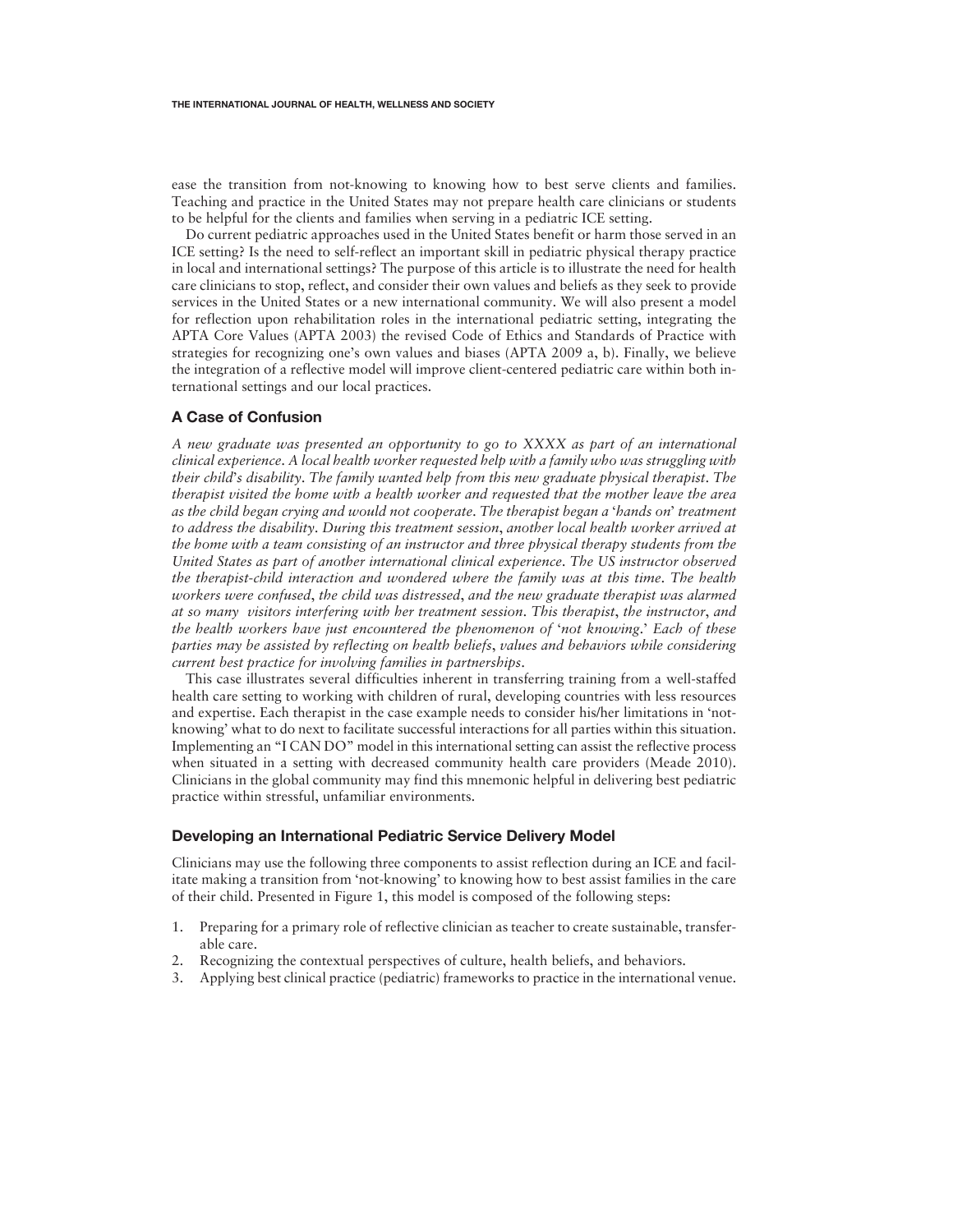#### The Role of Reflective Clinician

Many medical and allied health care educational programs speak of producing graduates who are highly competent, ethical, evidenced-based clinicians who are able to address health needs of society. These statements also hold strong professional practice implications for engaging in the international arena. Physical therapists have developed a newly revised APTA Code of Ethics. Principle one states, "Physical therapists shall respect the inherent dignity of and rights of all individuals" (APTA 2009a). Principle 1B furthermore states, "Physical therapists shall recognize their personal biases and shall not discriminate against others in physical therapy practice, consultation, education, research, and administration" (APTA 2009a). The Standards of Ethical Conduct delineates similar ethical standards for physical therapist assistants (APTA 2009b). Finally, the APTA Core Values Document suggests that physical therapist and physical therapist assistants shall embody these core values in all interactions (APTA 2003). Physician, nursing, occupational therapy, speech therapy, and pharmacy professionals hold similar values (AMA; ANA; AOTA; ASLHA; APA). Although these documents are noble, each clinician is left to determine their own self-reflective strategy for identifying biases and beliefs.

It is important to prepare clinicians and students for the challenges of working with different resources and valuing diverse cultures while developing advanced clinical reasoning skill. The Physical Therapy profession values self-reflection skills based on our Code of Ethics (APTA 2009a). Interestingly, how one thinks determines what one thinks. Benner (2001) noted the differences of clinical reasoning process between experts and novice clinicians. Inherent biases are built into clinical thought processes and are influenced by observer and recall bias, previous experiences and expectations, and quite possibly, by favorite treatment techniques (Wainwright 2010). Since clinical reasoning is influenced by perceptions of the world, it is important to discover what those perceptions are.

Is it right to assume that a clinician's values, beliefs, and ways of doing are not without harm when engaging in a local or international community? How do we foster reflective skills as clinicians and for our students? What steps might help us determine if our medical and allied health care culture blends well and resonates with that of patients, clients, and families no matter where they live?

#### Recognizing the Role of Culture, Health Beliefs and Behaviors

Royeen and Crabtree (2006, 3) define culture as "the sum of the experiences, values, beliefs, ideals, judgments, and attitudes that shape and give continuous form to each individual." Storti (1999) suggests that culture includes the shared assumptions, values, and beliefs of a group of people which result in characteristic behaviors. Culture may be explained by the model of an iceberg (Peace Corps; Lattanzi 2006). Interacting with someone from another culture, one often notes words and behaviors, similar to experiencing the tip of the iceberg. There is much more below the surface. A person's cultural values and attitudes affect what he or she says and does (Royeen 2006; Storti 1999; Peace Corps; Lattanzi 2006; Spector 2004; Fortes 2008). Those values and attitudes are affected by history, religion, and geography of a given people or country. Communicating effectively with people from other cultures requires looking below the surface at the base of the iceberg.

A mirror analysis assists clinicians experiencing a new culture to make sense of deeply held beliefs and biases. Identifying the how and why of one's feelings helps a clinician understand how these may influence the beliefs and values of the client and family, facilitating effective and respectful treatment. A mirror analysis can help the reflection process by asking: 1) *What may be expected to occur?* 2) *What can change?* 3) *What needs to be asked?* See Table 1. Wondering about the unknown and seeking answers from others on their world views and health beliefs assists the transition to 'knowing.'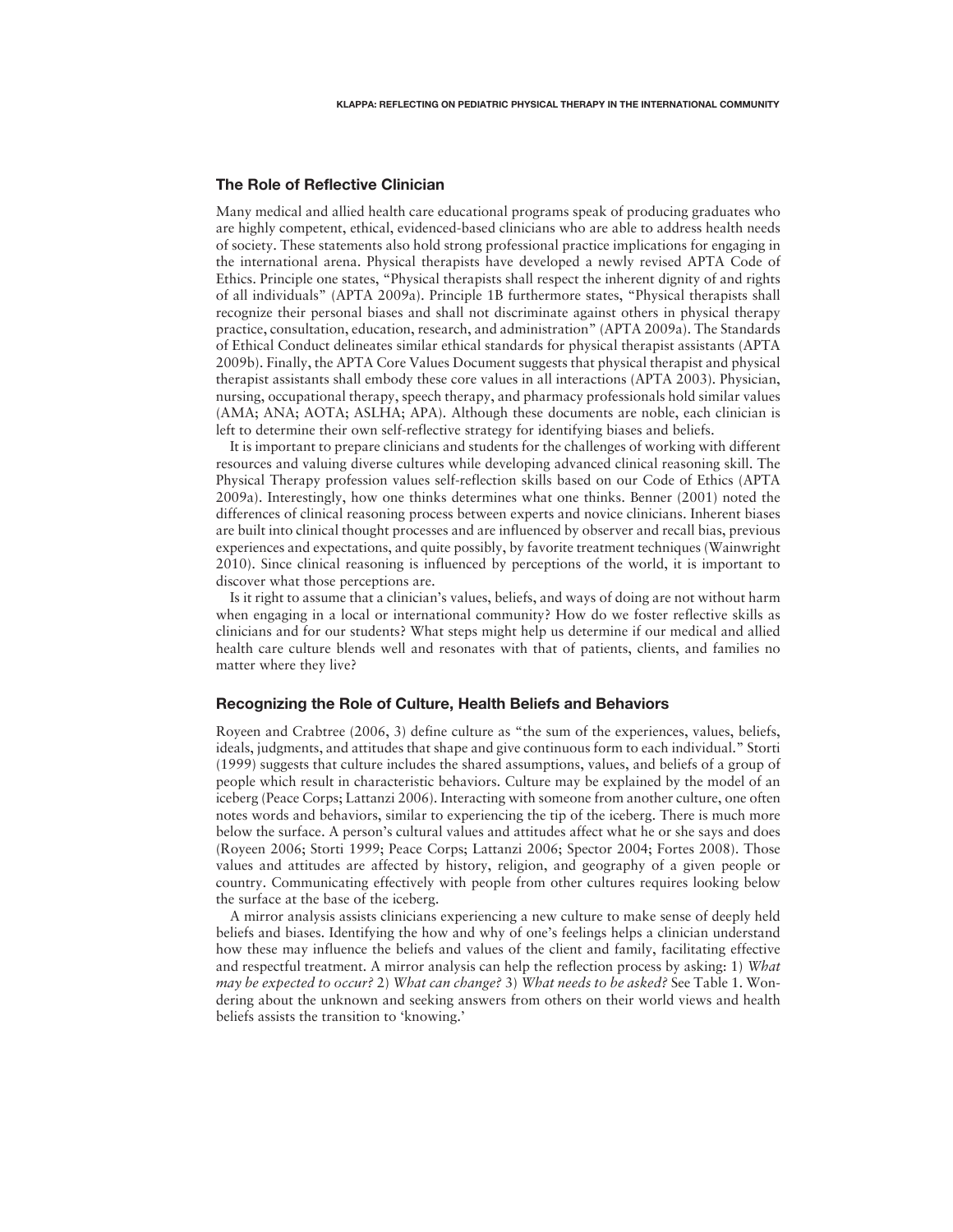If the therapist, the instructor, and students in the above scenario can reflect on the situation they have just encountered, they could create a learning environment of reciprocity. Each person steps back from the situation and uses the mirror analysis to ask themselves what they expected to occur, share these expectations and ask how they feel and why. The mirror model helps the clinician, the instructor, and the students view things differently in a non-threatening environment. Realizing each wants the best situation for the child and family, the group discusses what might change the situation and strategize on what may be needed to proceed in a sustainable manner.

Creating a learning environment which fosters reciprocity allows each person to discuss individual perceptions. Each person shares their own health beliefs and biases. A discussion on the possibility of ethnocentrism and a lack of family partnership in the rehabilitation process ensues. Ethnocentrism is described as "the universal tendency of human beings to think that their ways of thinking, acting, and believing are the only right, proper, and natural ways" to be (Spector 2004, 23). As the group realizes they have common goals, they become comfortable trying to work together and include the family in the interview. Everyone notes each has learned something not considered before the discussion, and that the family provided some interesting and helpful ideas.

Health beliefs are another area under the tip of the iceberg (Fontes 2008). One's personal health beliefs are often assumed to be the same as those held by others. When there is a lack of resonance with the beliefs of patients or clients, problems will occur in providing appropriate care. Recognizing ethnocentric behavior is very important when working across cultures. Fontes (2008, 7) states:

We need to be especially cautious when working with a person from a culture that is different from our own, where we are less apt to understand the full implications of what we say and do. The risk of accidentally stumbling into an ethical minefield is greater in crosscultural encounters.

We must consider our perception of the world as we recognize our own health beliefs and values. Beliefs are often so deeply held that it is difficult to understand how or why others might think differently. This skewed view of a situation can result in ethnocentric behaviors. Understanding how clients and family define health and illness is important in interpreting and understanding what patients share about their situation. It also dictates the response to the interventions proposed.

Kleinman's Explanatory Model is useful in determining which health beliefs and system a patient, client, or family may be willing to access and practice (Kleinman 1988). This model involves inquiring into a health problem and allowing the patient or client and family to share health beliefs. Understanding one's values and beliefs helps avoid the idea that clients and their families are being non-compliant in the treatment plan. Valuable insight can be gained on the life context of clients and their families through the use of questions.

The Ladder of Inference is a model proposed by Ross (1994). According to this model, a personal ladder sits in a puddle of data. Each rung on a ladder is labeled as perceptions, beliefs, and truth. As one ascends the ladder, perceptions influence beliefs and beliefs determine truth (Ross 1994). A clinician's beliefs are influenced by the data that makes sense as each ascends the ladder model toward truth. A clinician's perspective of the world is then based on the data selected and beliefs become truth. It then becomes difficult to consider other world views. When utilizing the Ladder of Inference in clinical decision making, clinicians may use erroneous inductive reasoning. Data chosen fits a favored hypothesis. Assumptions are made and too few questions are asked. Too few hypotheses may be considered, leading to inappropriate tests and irrelevant conclusions. Understanding values and beliefs helps avoid the idea that patients, clients, and families are being non-compliant with a treatment plan established without collaboration.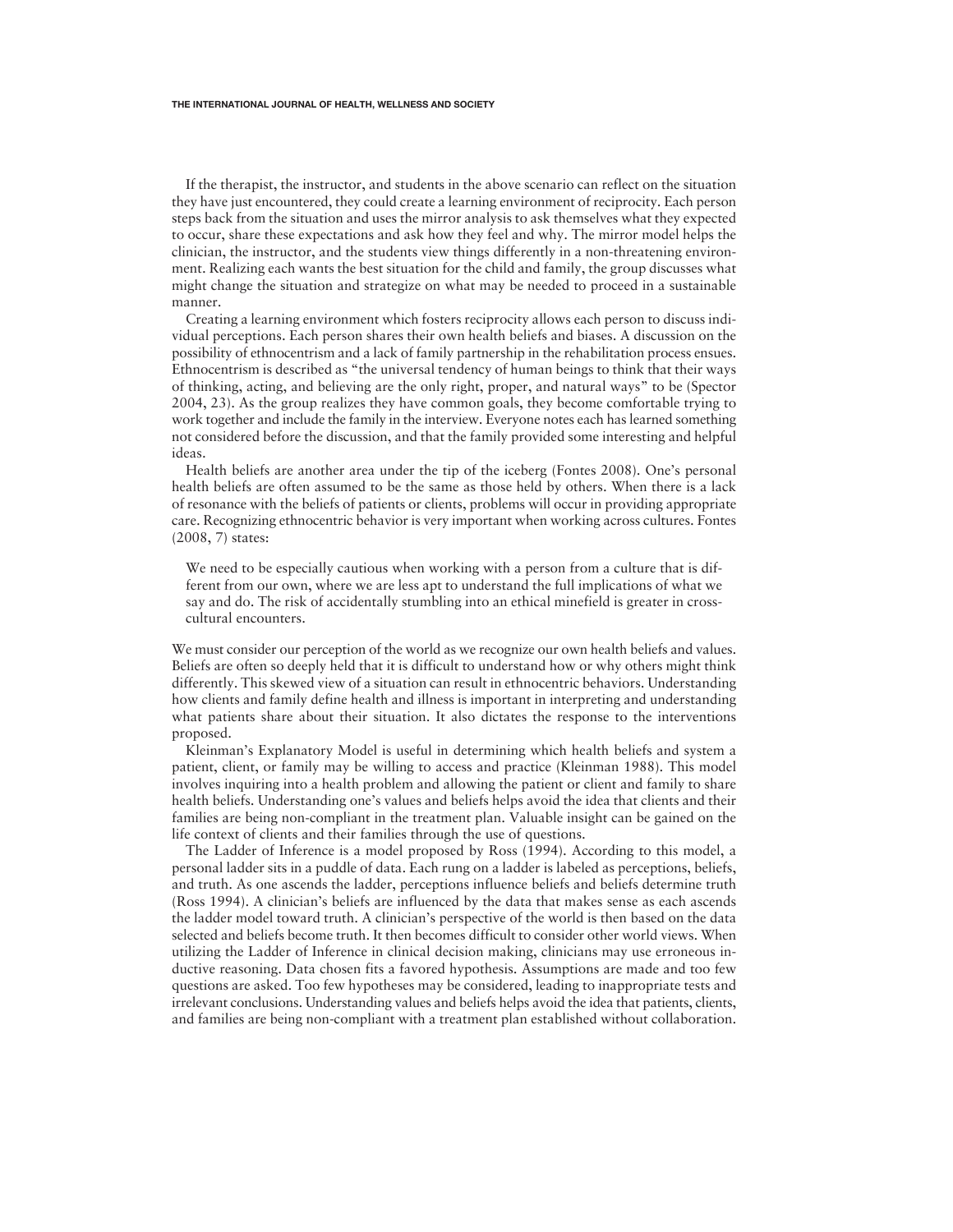In the opening scenario, each person brought their own ideas and perceptions to the situation. Without providing an opportunity to self-reflect with the group, the situation holds the potential to become competitive rather than collaborative in nature. Within a given realm of physical therapy practice there are always several approaches which provide optimal care. What is helpful in one health care system may not be useful in another. In health care systems where there are limited health care providers or access to care, clinicians must consider their role as teacher and coach in order to create care sustainable and transferable care. Recently, researchers studied how clinicians spend their time in a typical pediatric treatment session, particularly in family-centered practices. Study clinicians expressed surprise that only 4% of each session was spent teaching or coaching parents on applying treatment ideas to daily activities and home environments (Blauw-Hospers 2010). During coaching, ideas are shared, negotiations are made, teaching occurs, and all stakeholders are empowered to carry on once the ICE team leaves the community.

Clinicians may use 'asset-based thinking' to make sense of others' health beliefs and values. Is it possible to view clients, customers, and communities as having strengths? Physical therapy clinicians need to be service providers, not helpers. A *helper* implies a power differential between providers, the patients, clients, or families. A helper, feeling good, will place those being helped in a position of lower power within the therapeutic relationship (Remen 1996). The Andean concept of *Ayni* or reciprocity proposed by Porter and Monard (2001) builds reciprocity into relationships, moving from an attitude of helping to serving and from problem-based vision to asset-based thinking. It provides a concerted effort to move from charity to justice and from service to the elimination of need. *Ayni* concepts allow us "to collaborate with others and to contribute our special talents to the wider society" (Porter 2001, 141). When using *Ayni* concepts in practice, we empower others to become co-collaborators with us in the rehabilitation process. In doing so, we become open to other ways of thinking and understand our own biases and beliefs better.

Returning to the opening scenario, consider how asset-based thinking and the *Ayni* principles may be applied to the case. As the individuals involved in the scenario realize that everyone has come with good intentions, the angst in the situation will be diminished. By creating a safe place to discuss ideas, values, beliefs and philosophy of care, the clinicians will see the good intentions of others. *Ayni* principles highlight that increasing stakeholders in a given situation strengthen the possible outcomes. Clinicians influenced by *Ayni* principles consider parents' and caregivers' wisdom as legitimate sources of knowledge. Clinicians do not hold all the answers. Including family members in the interview, brainstorming, and planning process will contribute to a care plan that is sustainable. In some cultures, the teacher or clinician is seen as the person possessing all knowledge. A foreign health care provider is often highly respected and sought out for help (Klappa 2010). A paradigm shift occurs when considering the *Ayni* model because increasing stakeholders (the parents and/or caregivers) and reciprocity are included in the evaluation and care planning process.

Reflection on one's personal values and beliefs may improve the delivery of pediatric services. During ICE, students and clinicians must prepare themselves to understand how their biases and beliefs may conflict with the health beliefs and values of the culture visited. Applying the Code of Ethics (APTA 2009a) and Standards of Practice (APTA 2009b) in local and international settings allows all cultures to be valued. The next section reviews current evidence for providing pediatric care and partnering with families as part of a reflective practice that will resonate with the family's culture and environment.

#### Applying Best Pediatric Practice in ICE Settings

Clinicians may consider four evidence-based elements in clinical decision making. The first element is recognizing that *maturation* is only one determinant in child development and this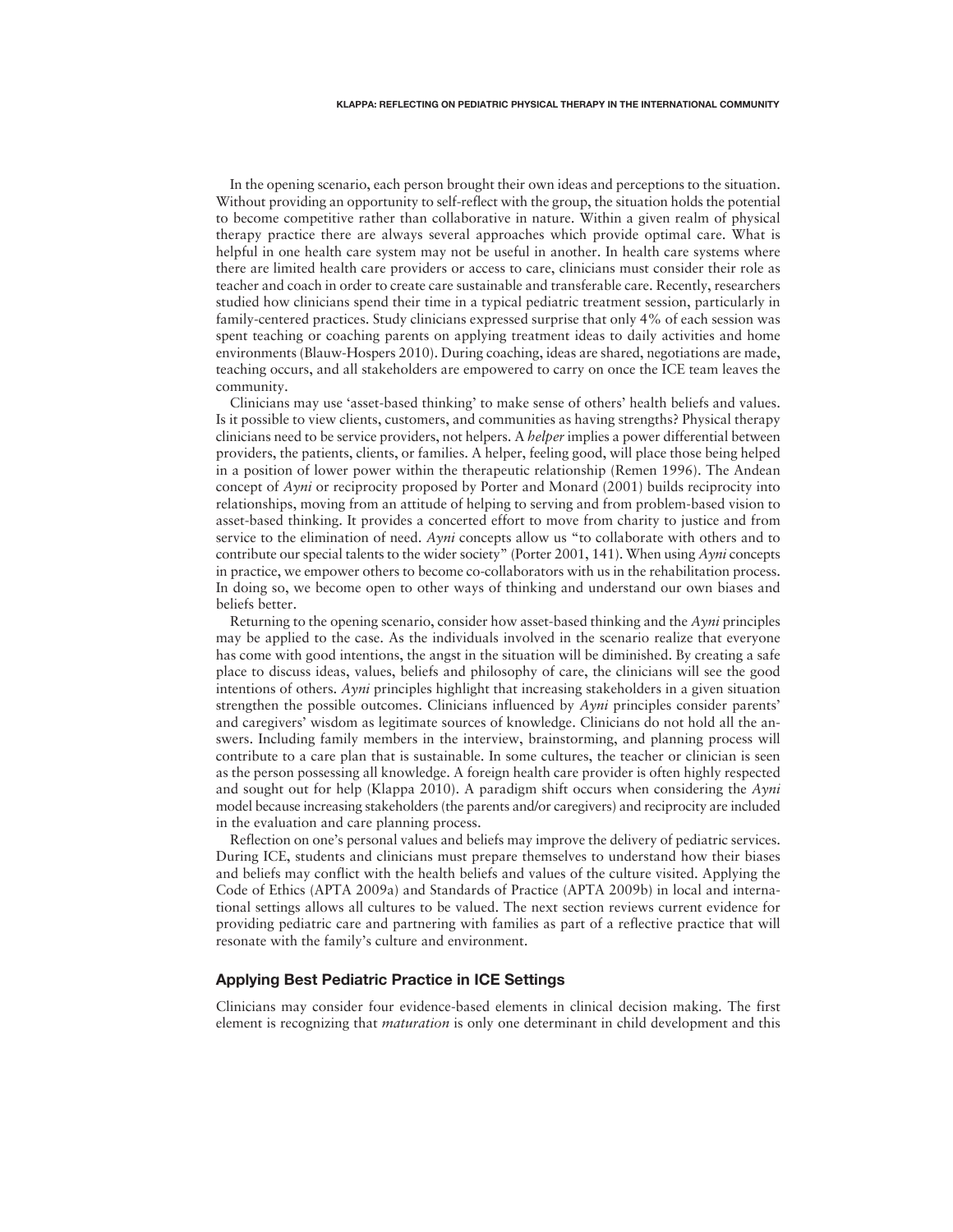factor highlights individuality (Mulder 1991). Second, *motor control*, reflects a dynamic systems approach to understanding the complex interactions occurring during development (Heriza 1991). The third element, *the child as the active learner*, highlights that practice is necessary for change to occur (Larin, 2006). And finally, *the parents and family* are the critical environmental supports needed for creating opportunities to learn and practice (Mahoney 2005; Spagnola 2007).

Dynamic system theorists hypothesize that cognitive and motor development occurs as a result of the interplay between multiple systems, not just maturation, which includes the child, the task they are attempting to do or learn, and the environmental context available (Kamm 1991; Pohl 1998). Change in motor skill is related but not determined by age, highlighting that there are other individual and environmental factors that produce change, such as motivation, physical size, and opportunities to practice (Perry 1998). Therapists must consider that both the motor system and the family system are dynamic, view the development of a child within a complex family model, and appreciate that intervention opportunities will come from within this complex system (Perry 1998; Mahoney 2004).

The physical therapy profession has shifted in practice frameworks from the Nagi (1965) model of disability, to the World Health Organization (WHO) International Classification of Function (ICF). The ICF model is an excellent example of asset based thinking. It has three levels, Body Structure and Function, Abilities, and Participation. Practitioners are challenged to plan interventions that will not just affect the first level impairments, or a person's body functions, but look at what an individual's is *able to do*, a person's strengths, with the goal of increasing *participation* in community activities in which peers without a disability participate. This model encourages looking with a more holistic view while learning about the context of patients' and families' lives, in order to plan treatment opportunities which enable each person to actively participate alongside other community members.

#### Engaging Families

One of the most challenging components of clinical practice is engaging parents in the selection and carryover of treatment plans. Researchers suggest that it is the process of changing parent behaviors that is most critical to changing early child motor skills (Mahoney 2004). Opportunities to engage families can occur through asking questions during the first contact and again when services begin (Meade 2008).

Screening is an excellent opportunity for the first engagement. Screening using a professional's clinical judgment without a standardized test is only about 50% accurate in determining who may have a disability (Glascoe 1993). Evaluating only one system, such as motor milestones, doesn't focus on child and family strengths (Taanla 2005). Opportunities for whom and what to practice to enable abilities or determine in what activities a child may wish to participate are then lost. In contrast, tests which gather information from parents can assist with determining what parents think and want. Glascoe (2002) lists five possible ways of gaining information from parents (parent estimations, concerns, history, predictions, and surveys). Glascoe's findings suggest that only three of the five methods are valid, illustrated by acceptable levels of sensitivity and specificity (Glascoe 2002). These three, parent estimations, comparing their child to others of the same age; parent concerns, answering 10 questions on the Parent Evaluation of Development (PEDS); and gathering data from a survey of current time, as in the ages and stages questionnaires (Squire 1999), are all valid methods. The specific structure of these methods standardizes parent information, and increases validity, confidence, and entry into services (Glascoe 2002).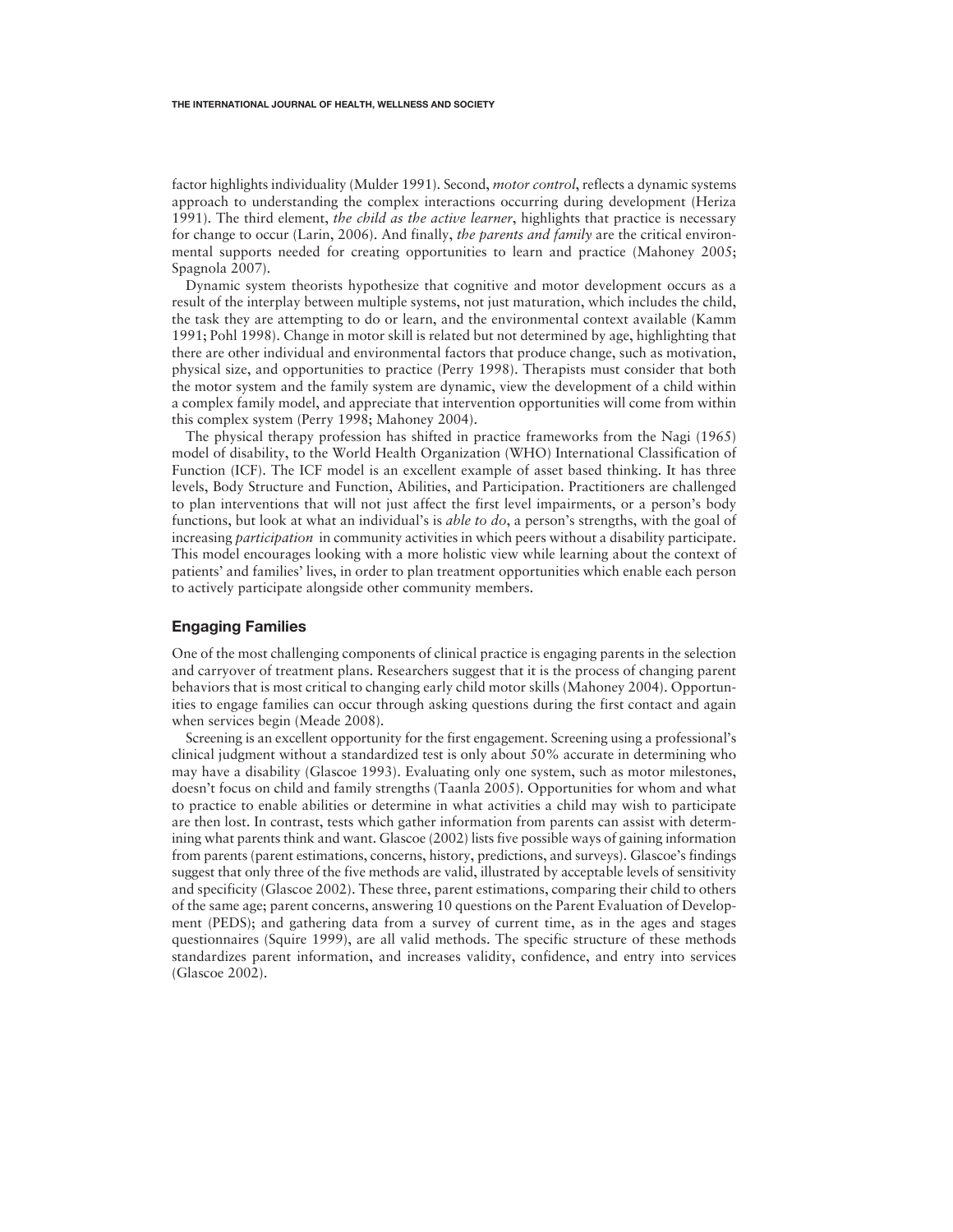#### Using Parent Concerns: An International Example

The PEDS test, one of the valid methods for gathering parent information, was selected as a first contact for parents during an 'all island' screening clinic for ages birth through five, held once each year in all five villages on the island of Kosrae, in Micronesia. The PEDS test was translated into Kosraean (with the authors' permission) to determine if parents had any concerns about their child's development. However, the ability of the PEDS to accurately predict which of the children with parent concerns would actually have a disability (termed the positive predictive value (PPV), is too low, 37%, if it is the only test used. An optimal 70% PPV is recommended by Glascoe (1992). Adding a second test was needed to increase validity.

Parents filled in the PEDS form as they registered for the clinic, filling in their concerns and observations. Clinic staff reviewed concerns and then added a second test to look at other expected age level skills. For children aged between 4–6 months, they added the Meade Movement Checklist (Meade 2009) and for other ages, a screening form developed by David Werner for use in the developing world (Werner 1987).

Concerned families were then asked if they would like a follow-up home visit. At the first home visit, staff members were coached in a reflective, I CAN DO process, so families could be able to assist their children (Meade 2005). Three easy to remember steps guide busy clinicians, particularly in stressful or unfamiliar environments. The steps include I for interviewing, C for collaborative selection of the intervention strategy, and D for Do, closing your session with parents saying, "Yes, I can do this," ensuring that the agreed upon solution can be practiced during the family's daily routine.

#### *Step 1: The Family Interview*

Asking questions is an important first step in the transition from not-knowing to knowing. The therapist first gathers information to begin to answer, 'who is this child?' Information from many sources may be needed and the evaluation is a process of discovery. Three questions, what does your child do best, do you believe in practice, and what is most difficult for your child at this time, form the foundation for joint planning with the family (Meade 2008).

A final interview question, how do parents and their child spend a typical day, helps frame concerns and routines within each cultural environment (McWilliams 2001). This information assists coaching families to put practice into their day as part of step 3 of the I CAN DO model, 'Doing'. Once the information has been assembled, the therapist, together with the parents/team will discuss what the information may mean for this child in this family, in this country, in their particular part of the world.

#### *Step 2: Collaborative Problem Solving*

The second step in the 'I Can Do' process helps the team organize information from the screening, evaluation, and the interview. Observations of the child in their natural environment may be linked to the subjective interview and objective evaluation data. An example would be a conversation discussing evaluation results:

I noticed that your primary concern was that your child is not able to stand, and he is 12 months old. You commented in the interview that all the other cousins and the neighbor children are able to stand at this age. When we did the evaluation to learn more, together we noticed that he is very weak in his trunk or middle of the body. This seems to make it difficult for him to hold his body and take weight on his legs when you stand him. Do you think that that is an accurate statement from listening to you, and observing and testing your son?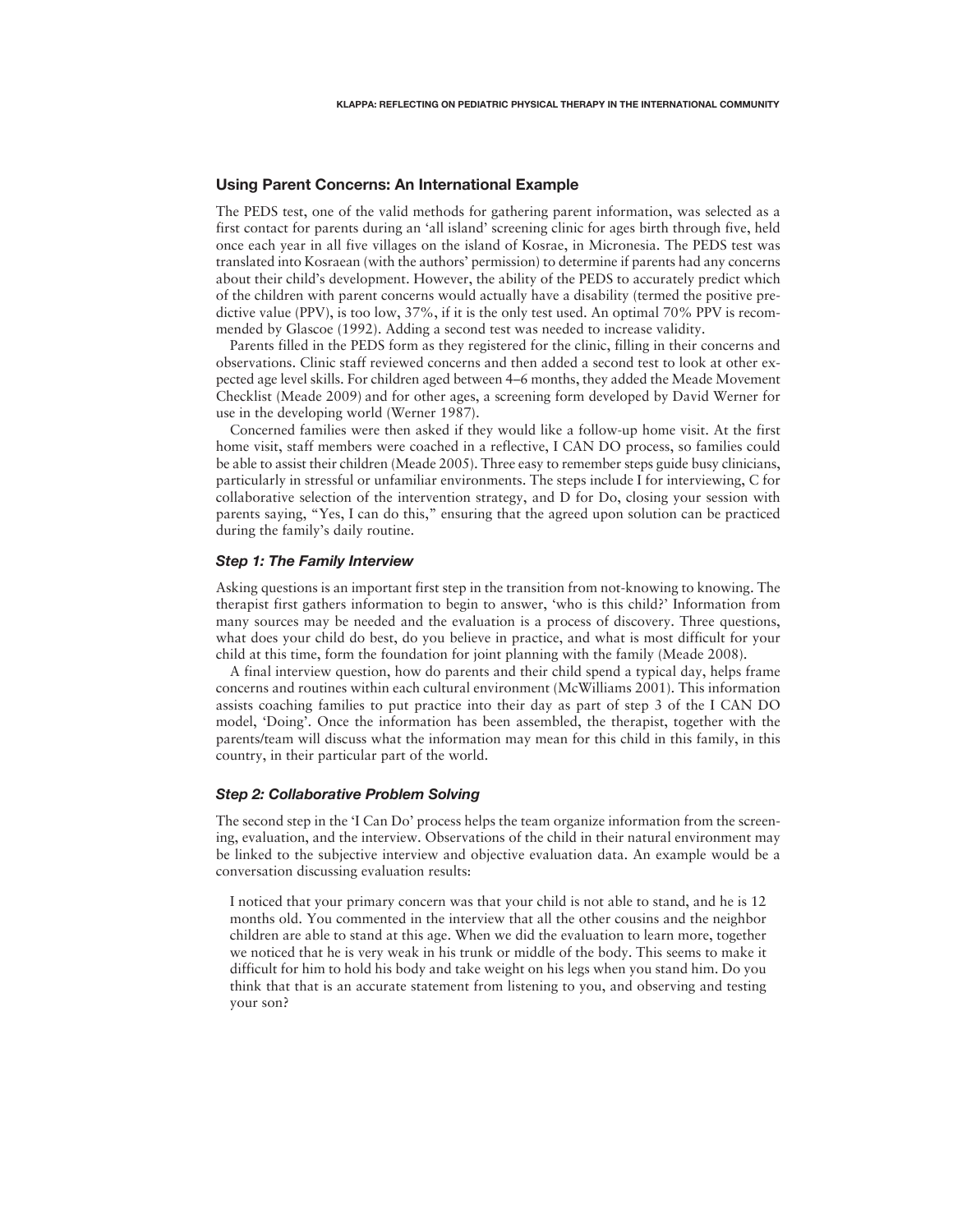Parental answers help current thinking and what parents might be ready to do and practice at home. This approach helps discover common misperceptions. In this example, the main concern was standing, until the parents clarified they wanted their son to be off their dirt floor and move independently to a caregiver. Each view results in very different treatment solutions; the first to practice standing, and the second to offer different mobility strategies. Students and clinicians, during the ICE experience, can use this strategy to reflect and then suggest interventions which integrate the parents' attitudes and cultural beliefs toward rehabilitation.

Collaboration requires that both the therapist and family see the child through the same lenses. Comparing a child's ability with their current age helps families understand how difficult change may be for their child (Meade 2008). Discussing the major area of difficulty which the family mentioned in the interview will assist in starting a focused plan. Starting at the point parents are most concerned will ensure their willingness to address this area at home (Glascoe 2002).

#### *Step 3: 'Doing' Through Practice in Everyday Routines*

Practice is considered the critical component in early acquisition of a new motor skill (Adolph 2003). Families have the greatest opportunity to influence the amount of practice that an individual will have in an environment, in whatever country they are situated (Mahoney 2004). The interview and collaborative discussion will allow the therapist to link evaluation results to the step parents have described as most important for their child (Erhardt 2005). Parents' information on daily routines will highlight opportunities for movements to be dovetailed into existing activities throughout each day, using local resources which are readily available. If the therapist does all the movements directly with the child, sustaining any changes that may have occurred with the therapist's hands will be nonexistent once the therapist leaves the village. The family will not feel that they have the skills to continue giving the child opportunities to practice what they may have learned, and, wishing to do the best for their child, will spend all their resources pursuing other ways to find another therapist to do the exercises. Families who help determine what will be practiced and when given a chance to learn exactly what to do with the therapist present, using available resources, will respond, "Yes, I can do this."

Selecting the right task for each family is an important consideration of 'DO.' Discovering daily tasks in which parents are already helping their children, provides an excellent starting place to blend movement into daily life. Observe for transitions between positions, particularly lying-to-sit and sitting-to-stand. Teach family members to notice and then coach the child to become independent with each transition. On the island of Kosrae, all adults in the large, extended family help carry new infants, as infant seats are unavailable. This strategy provides an early opportunity to adapt upright positions. Early head control and limited misshaping of the head result from these practices, illustrating the value of building treatment ideas around traditional methods which are already in use. (See Figure 2.) Authors van der Dussen et al (2001) describe mobility, communication, and activities of daily living (ADLs) as areas in which rehabilitation personnel have had a positive influence on client function and focus treatment at the ICF level of participation. However, they also challenge clinicians to focus on the unsuccessful areas of educational achievement, employment, and *participation* for community members with a disability (van der Dussen 2001).

#### Transitioning to a Primary Role as Teacher

Reflecting on thinking and decision making is an important strategy in improving clinical reasoning and in the transition to expert practice and a teaching role (Benner 2001; Wainwright 2010). Transitioning to a teaching role requires clinicians to willingly inquire into the thinking and reasoning of others in a non-threatening, collaborative manner (Kleinman 1988; Blauw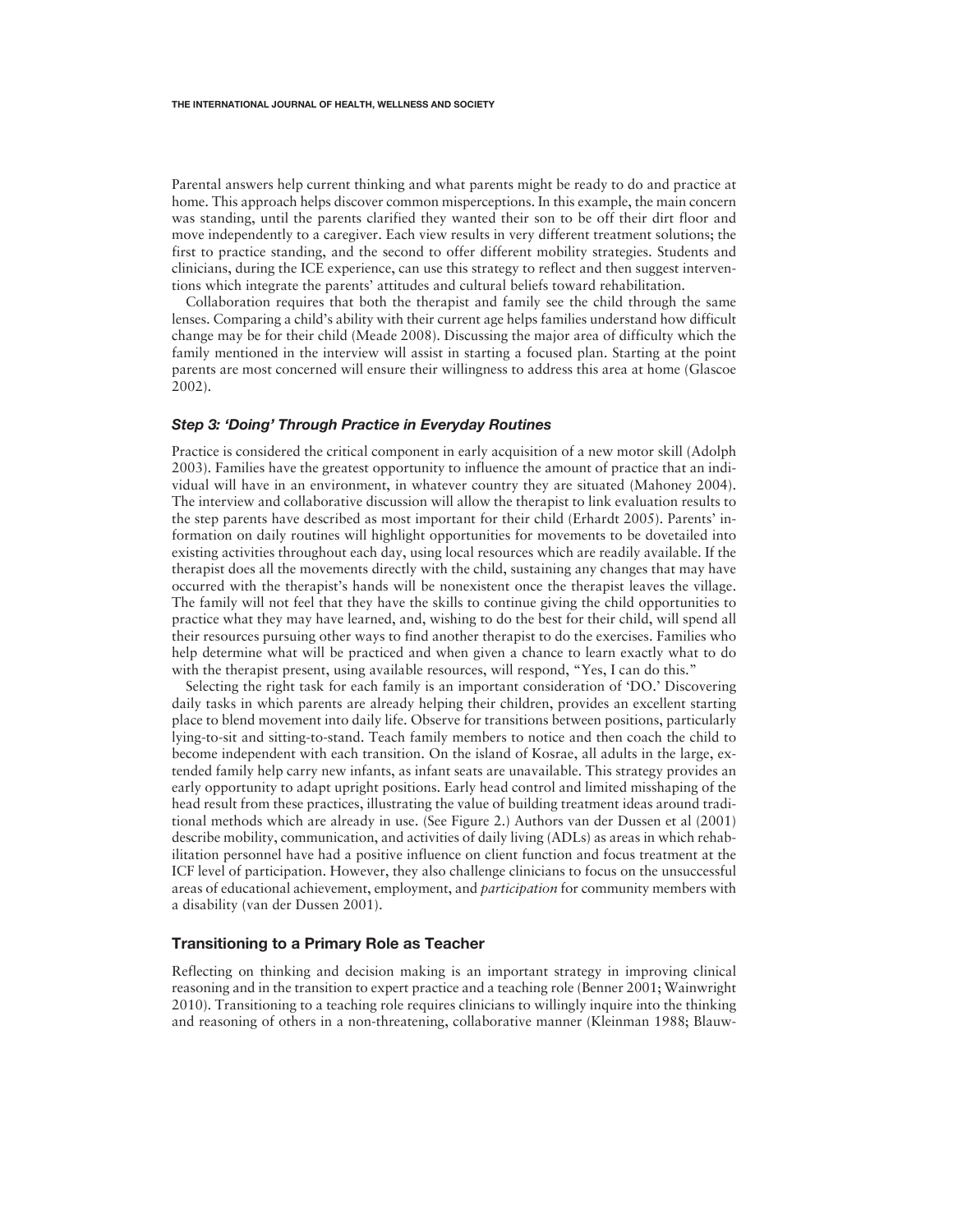Hospers 2010). Valuable treatment time is spent in discussion as a critical element in service delivery. Reflecting on the case using the mirror model strategy allows the team to develop sustainable strategies which empowers families. See Table 1 for this process.

#### The Introductory Case Revisited … Confusion Cleared

*The therapist*, *the instructor*, *and students from the US in the opening scenario all reflect on the situation they have just encountered. They step back from the situation and ask themselves how they are feeling and why. This strategy allows each person to begin a discussion on their perceptions of what they have witnessed. Each person shares the expectations of what they believe was supposed to occur. They also share their own health beliefs and biases using the mirror analysis model. A discussion on the possibility of ethnocentrism occurs. The lack of family partnership in the rehabilitation process is also discussed. As the group realizes they have common goals, they become comfortable trying to work together and decide to include the family in the interview. When the mother of the child returns*, *the entire team begins a family interview. What are the family*'*s views of the child? What does the child do best? What is the biggest difficulty facing this child in this family at the moment*? (**INTERVIEW**) *As the interview is progressing*, *another health visitor arrives with an ICE group. The therapist asks the family if the group could be part of the planning for a home program. The family agrees and the group listens to the interview and then breaks into small groups to discuss possible solutions with the instructor*'*s coaching. The therapist continues to discuss how the family sees opportunities for practice in their environment considering their concerns. After 15 minutes*, *the instructor and class regroup. The instructor offers three suggestions which were developed by the student groups. The family*, *health visitors*, *therapist*, *and instructor all discuss pros and cons of each idea*. (**COLLABORATION**) *The family finally selects the idea they think will work best in their home. The therapist models teaching the family members the specific handling skills needed as the child tries the activity. Once the family says* '*Yes*, *we can do this at home*', *everyone is thanked for their input and the therapist closes the visit with pictures of the family and child doing the activity with thanks to all the students for their creative assistance*. (**DO**)

#### Summary and Conclusions

Practitioners must reflect on their work in the United States and in the international setting by asking difficult questions. What is the focus of our interventions? Are we ensuring that families are the decision makers? Are we promoting sustainability? Does our input impact quality of life (QOL)? Is there participation and by whom?

This article has presented clinical, reflective practice models for engaging clients and families in international practice settings. Moving from a position of not-knowing to knowing includes recognizing one's cultural beliefs and biases. Background information on recognizing health beliefs, behaviors, and ethics allows therapists to successfully transform their pediatric approach into a sustainable effort. Several models of clinical self-reflection are presented to facilitate optimal engagement of all parties in pediatric ICE environments. Using a reflective process, such as an I CAN DO model when working with children and families provides one strategy for insuring sustainable interventions. Recognizing that poor care may result from a lack or reflection, possible ethnocentrism, miscommunication or reinforcement of stereotypes encourages clinicians to reflect and engage stakeholders, from assessment through to practice, moving toward community participation for all.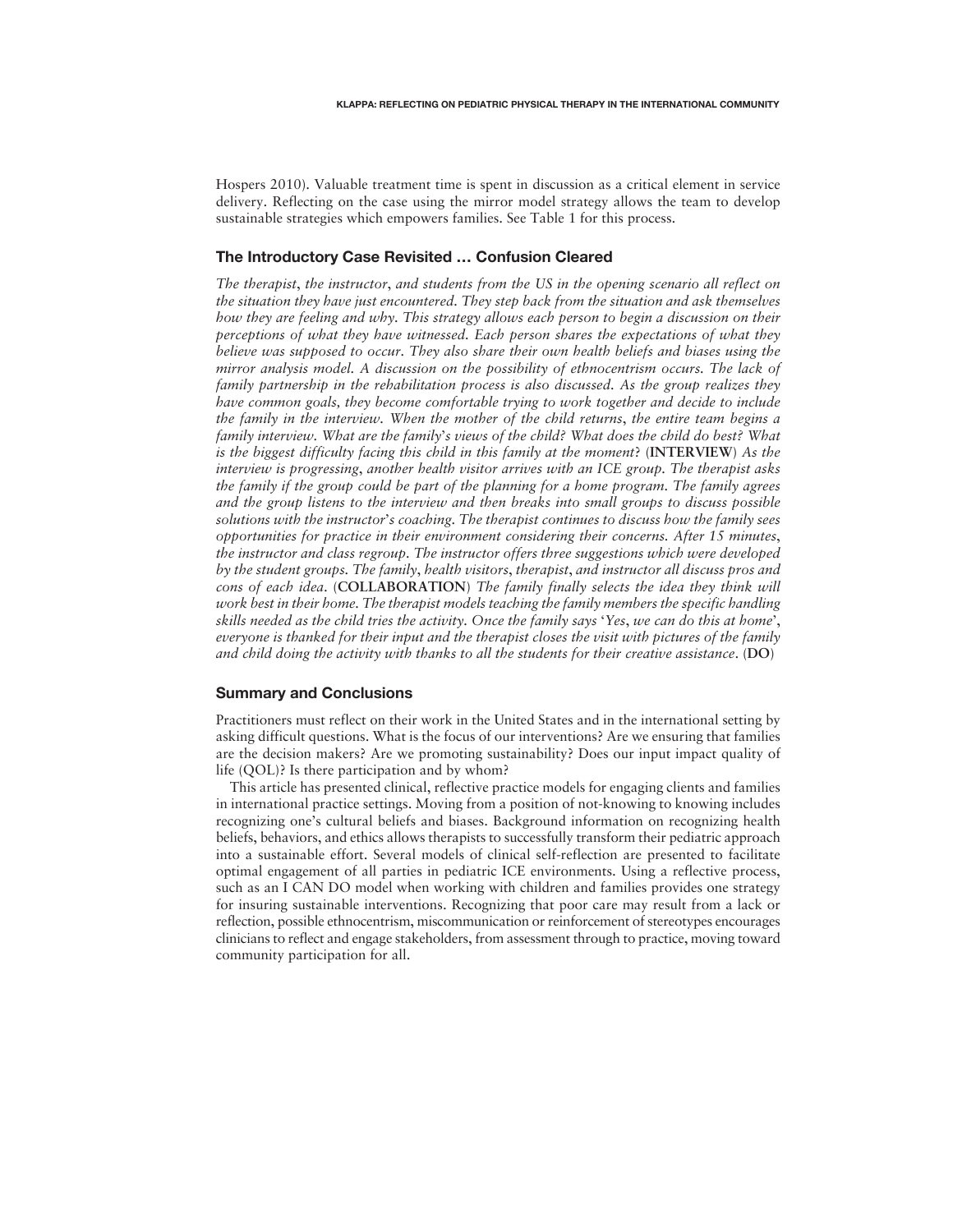#### REFERENCES

- American Physical Therapy Association (APTA). *New code of ethics*. http://www.apta.org/AM/ Template.cfm?Section=Ethics\_and\_Legal\_Issues1&Template=/CM/ContentDisplay. cfm&ContentID=63686. Published 2009b. Accessed April 27, 2010.
- American Physical Therapy Association (APTA). *Standards of ethical conduct for the physical therapist assistant*. http://www.apta.org/AM/Template.cfm?Section=Ethics\_and\_Legal\_Issues1&Template=/CM/ContentDisplay.cfm&ContentID=63688. Published 2009c. Accessed April 27, 2010.
- American Physical Therapy Association (APTA). *Professionalism in physical therapy: Core values*. http://www.apta.org/AM/Template.cfm?Section=Areas\_of\_Interest&CON-TENTID=41460&TEMPLATE=/CM/ContentDisplay.cfm. Published 2003. Accessed April 27, 2010.
- American Medical Association (AMA). *Core values*. http://www.ama-assn.org/ama/pub/aboutama/our-mission.page? Accessed July 5, 2011.
- American Nursing Association (ANA). *Code of ethics for nurses with interpretive statements*. http://www.nursingworld.org/MainMenuCategories/EthicsStandards/Codeof EthicsforNurses/Code-of-Ethics.aspx. Accessed July 5, 2011.
- American Occupational Therapy Association (AOTA). *Code of ethics*. http://www.aota.org/Consumers/Ethics/39880.aspx?FT=.pdf. Accessed July 5. 2011.
- American Speech Language Hearing Association (ASLHA). *Code of ethics*. http://www.asha.org/ docs/html/ET2010-00309.html. Accessed July 5, 2011.
- American Pharmacists Association (APA). *Code of ethics for pharmacists*. http://www.pharmacist.com/AM/Template.cfm?Section=Search1&template=/CM/HTMLDisplay.cfm& ContentID=2903. Accessed July 5, 2011.
- Adolph KE, Vereijken B, Shrout PE. 2003. "What changes in infant walking and why." *Child Development*. 74; 475–497.
- Benner P. 2001. *From Novice to Expert: Commemorative Edition*. Upper Saddle River, NJ: Prentice Hall Health.
- Blauw-Hospers CS, Dirks T, Hulshof LJ, Hadders-Algra, M. 2010. "Development of a Quantitative tool to assess the content of physical therapy for infants." *Pediatric Physical Therapy* 22:189–198.
- Erhardt RP, Meade V. 2005. *Handwriting: Anatomy of a collaborative assessment/intervention model*. Stillwater, MN: PDP Press.
- Fontes LA. 2008. *Interviewing Clients Across Cultures: A Practioner*'*s Guide*. New York: The Guilford Press.
- Glascoe FP Dworkin PH. 1993. "Obstacles to effective developmental surveillance: errors in Clinical reasoning." *J Dev Behav Pediatr*. 14(5):344–9.
- Glascoe FP, Byrne KE, Ashford LG, Johnson KL, Chang B, Strickland B. 1992. "Accuracy of The Denver-II in developmental screening." *Pediatrics* 89(6 Pt 2):1221–5.
- Glascoe, FP. 2002. *Collaborating with parents: Using parent*'*s evaluation of developmental status to detect and address developmental and behavioral problems*. Nashville, TN; Ellsworth & Vandermeer Press.
- Heriza CB. Motor development: traditional and contemporary theories. In Lister M, ed. Contemporary Management of Motor Control Problems. Proceedings of the II Step Conference. Alexandria, VA: Foundation for Physical Therapy, 1991:99–126.
- Kamm K, Thelen E, Jensen J. 1991. "A dynamical systems approach to motor development. In Movement Science." *An American Physical Therapy Association Monograph*. pp. 11–23. Alexandria, VA. American Physical Therapy Association.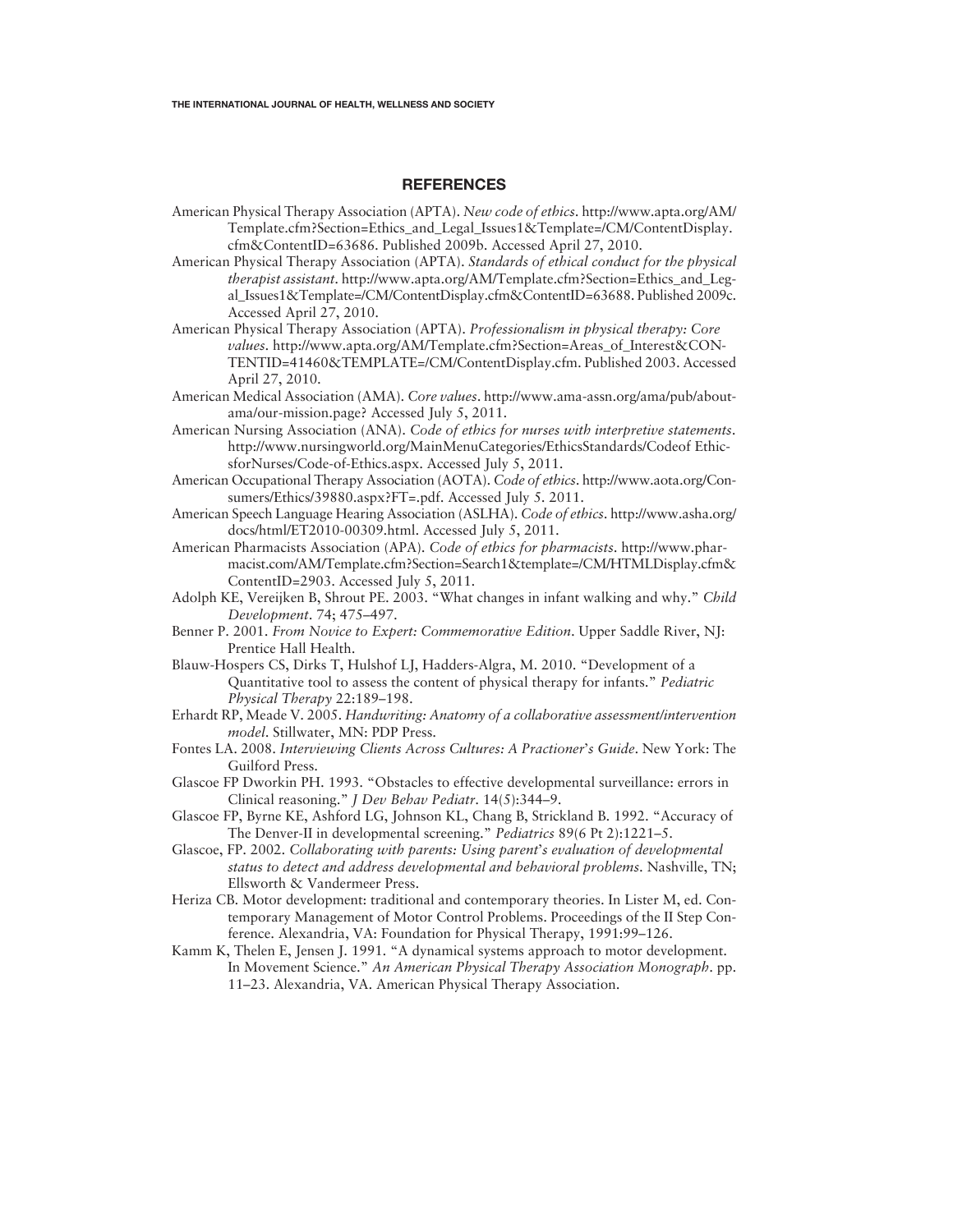- Klappa SG. 2010. *Physical Therapists Not*-*knowing During International Service Work: The Essence of Not*-*knowing*. Saarbrϋcken, Germany: VDM Publishing Company. ISBN\_NR: 978–3–639–31496–0.
- Kleinman AR. 1988. *Rethinking Psychiatry: From Cultural Category to Personal Experience*. New York: The Free Press.
- Lattanzi JB, Purnell LD. 2006. *Developing Cultural Competence in Physical Therapy Practice*. Philadelphia: F. A. Davis Company.
- Larin HM. 2006. "Motor learning: theories and strategies for the practitioner." In Campbell SK. *Physical Therapy for Children* p. 157–181 Philadelphia, Pa: WB Saunders.
- Mahoney G, Pearles F. 2005. "Relationship-focused early intervention with children with pervasive developmental disorders and other disabilities: A comparative study." *Journal of Developmental & Behavioral Pediatrics* 26(2):77–85.
- Mahoney G, Robinson C, Perales F. 2004. "Early Motor intervention the need for new treatment paradigms." *Infants and Young Children* 17(4) 291–300, 2004.
- Meade V. 2010. *The I CAN DO model*. Clinical Practice Poster Presentation. Combined Sections Meeting, San Diego, CA Feb.
- Meade VA, Sweeney JK, Chandler LS, Woodward BJ. 2009. "Identifying 4-month-old infants At risk in community screening." *Pediatric Physical Therapy* 21(2):150–58.
- Meade V. 2008. *Partners in movement: A family centered approach to pediatric kinesiology*. Available at www.vickiemeade.com
- McWilliam RA, Scott S. 2001. "A support approach to early intervention: A three part framework." *Infants Young Child*. 13(4):55–66.
- Mulder T. 1991. "A process-oriented model of human motor behavior: toward a theory-basedrehabilitation approach." In *Movement Science*. An American Physical Therapy Association Monograph. Alexandria, VA: American Physical Therapy Association, 198–205.
- Nagi S. 1965. "Some conceptual issues in disability and rehabilitation." In: Sussman M, ed. *Sociology and Rehabilitation*. Washington, DC: American Sociological Association; 100–113.
- Pohl PS, Dunn W. 1998. "Ecology of human performance: application to physical therapy." *Neurology Report*. 22(2):11–15.
- Perry SB. 1998. "Clinical implications of a dynamics systems theory." *Neurology Report*.  $22(1):4-10.$
- Peace Corps. *Culture Matters: The Peace Corps Cross Cultural Workbook*. http://www.peacecorps.gov/multimedia/pdf/library/T0087\_culturematters.pdf. Published-no date provided. Accessed Oct. 21, 2008.
- Porter M, Monard K. 2001. "Ayni in the global village: Building relationships of reciprocity through international service learning." *Michigan Journal of Community Service Learning* 8(1):5–17.
- Remen RN. 1996. "In the service of life." *Noetic Sciences Review*. http://www.rachelremen.com/ service.html. Accessed September 15, 2010.
- Ross R. 1994. "The ladder of inference." In: Peter Senge, ed. *The Fifth Discipline Field Book*. Ch 25, 242–246. Doubleday. New York: Doubleday.
- Royeen M, Crabtree JL. 2006. *Culture in Rehabilitation: From Competency to Proficiency*. Upper Saddle River, NJ: Pearson Prentice Hall.
- Spagnola M, Fiese B H. 2007. "Family routines and rituals: A context for development in the lives of young children." *Infants & Young Children* 20(4):284–299.
- Spector RE. 2004. *Cultural Diversity in Health and Illness*. 6<sup>th</sup> ed. Upper Saddle River, NJ: Pearson Education.
- Storti C. 1999. *Figuring Foreigners Out*. Yarmouth, MA: Intercultural Press.
- Squires J, Potter L, Bricker D. 1999. *Ages and Stages Questionnaires Users Guide*. 2nd Ed. Baltimore, MD: Paul H Brookes.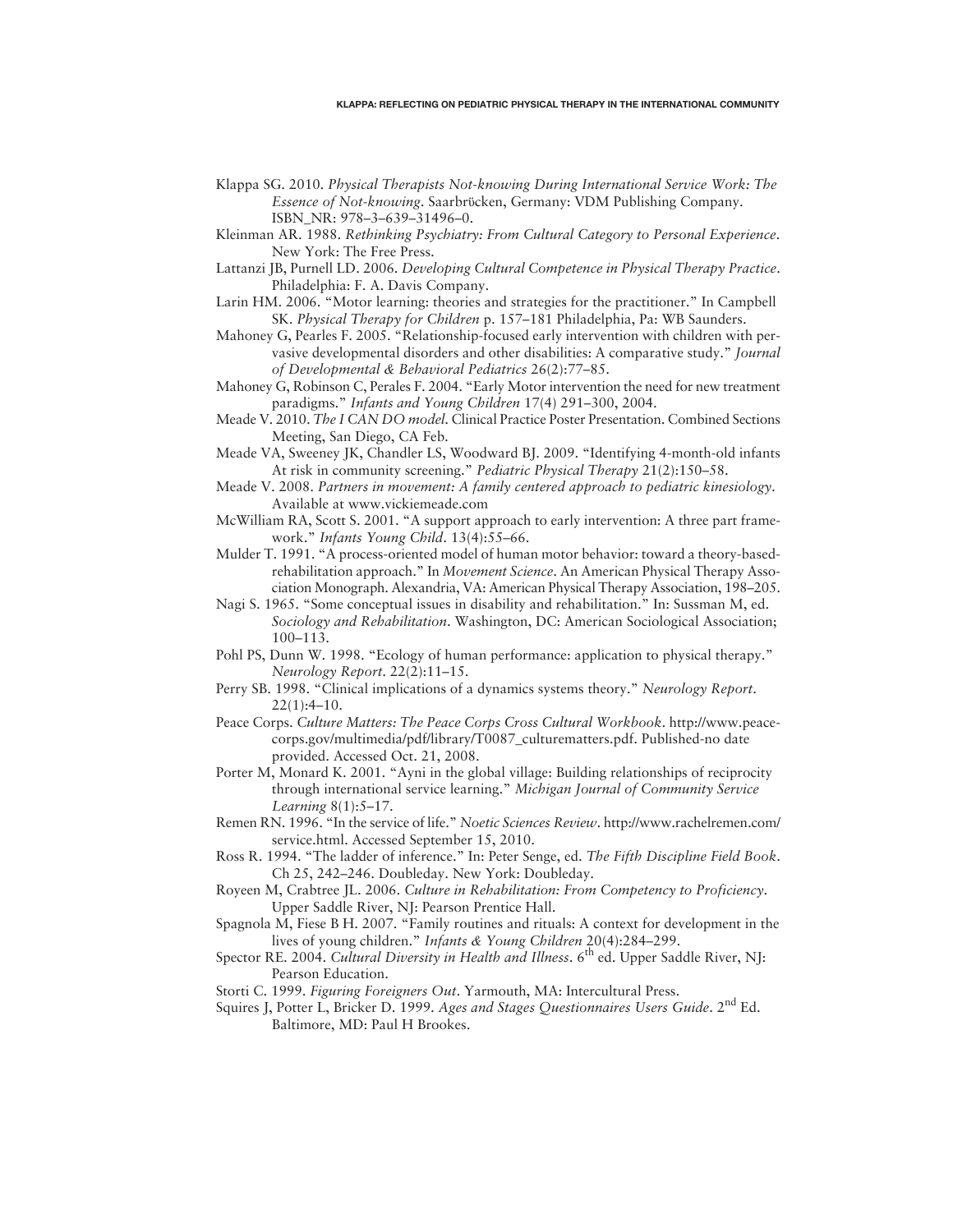- Taanila A, Murray GK, Jokelainen J, Isohanni M, Rantakallio P. 2005. "Infant developmental milestones: a 31-year follow-up." *Developmental Medicine & Child Neurology* 47:581–586.
- van der Dussen L, Nieuvvstraten W, Starn HJ. 2001. "Functional levels of young adults with cerebral palsy." *Cinical Rehabilitation* 75:84–91.
- Wainwright SF, Sheppard KF, Harman, LB, Stephens J. 2010. "Novice and experienced physical therapist clinicians: A comparison of how reflection is used to inform the clinical decision-making process." *Physical Therapy* 90(1):75.
- Werner D. 1987. *Disabled Village Children: A Guide for Community Health Workers*, *Rehabilitation Workers*, *and Families*. Palo Alto, CA: The Hesperian Foundation.
- World Health Organization (WHO). No date. International classification of functioning, disability, and health (ICF). http://www.who.int/classifications/icf/en/Accessed December 18, 2009.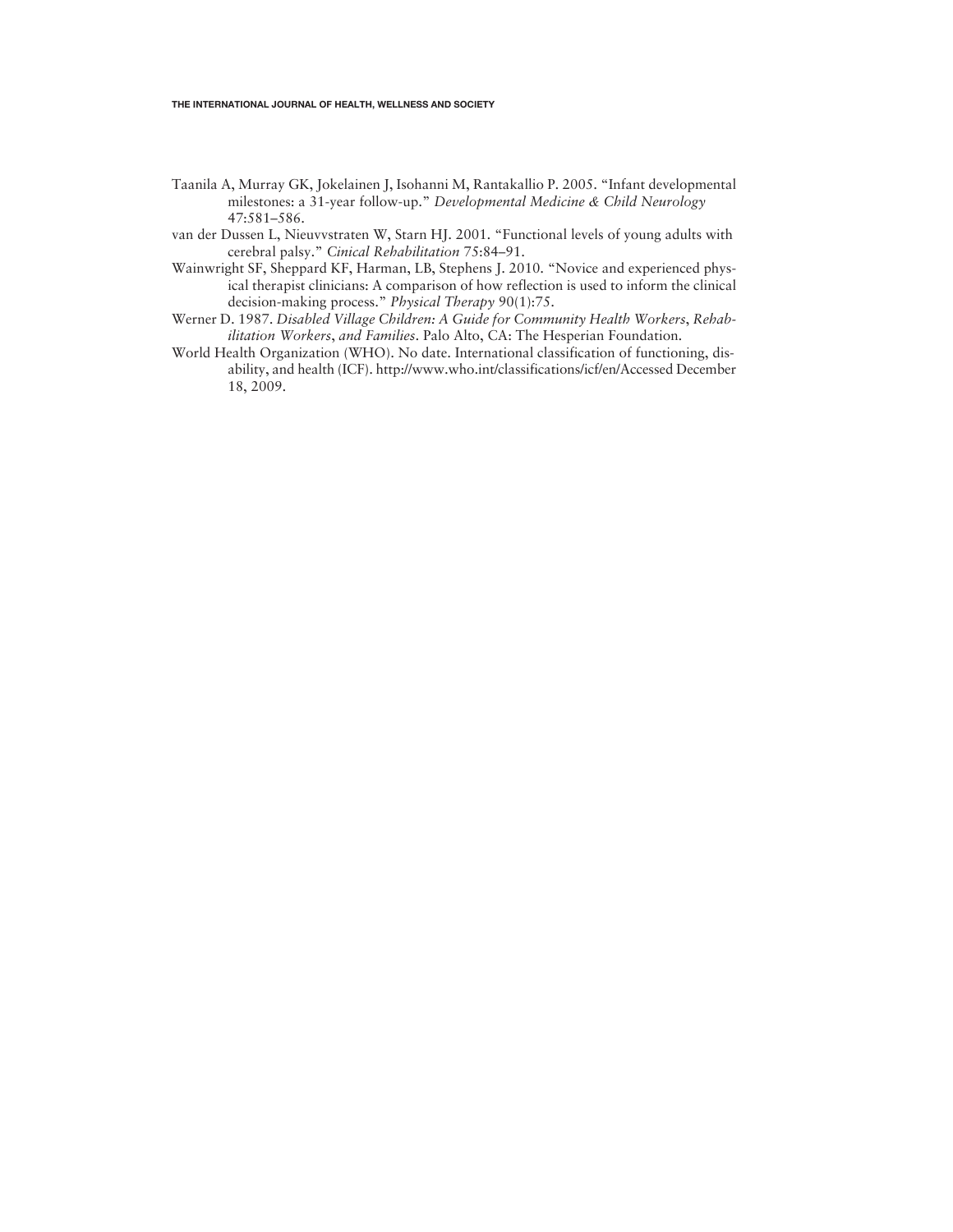

*Figure 1: I CAN DO Model for Sustainable Pediatrics Practice in the International Setting*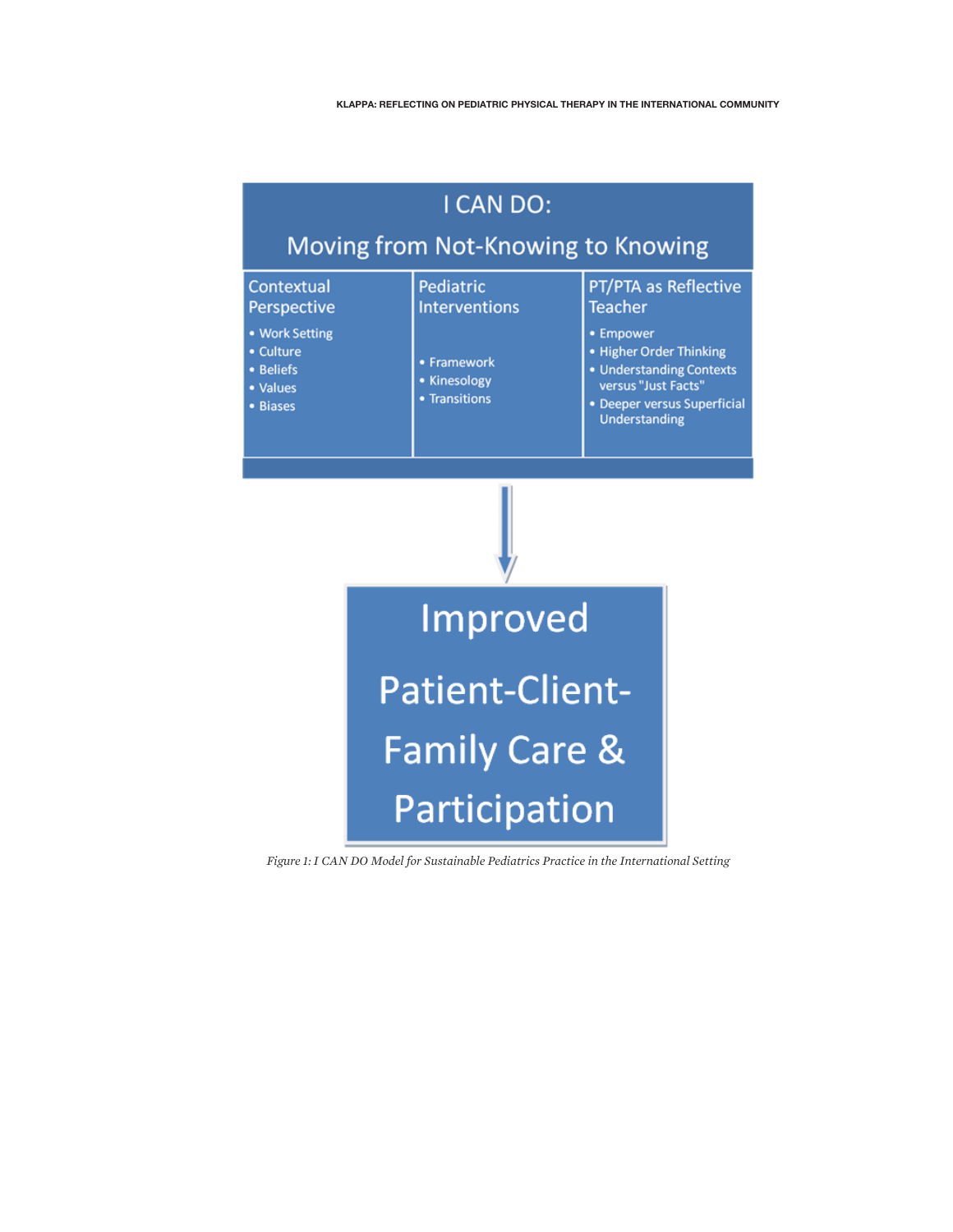

*Figure 2: Photograph of Two-month Old Kosraean Baby in Traditional Holding Position*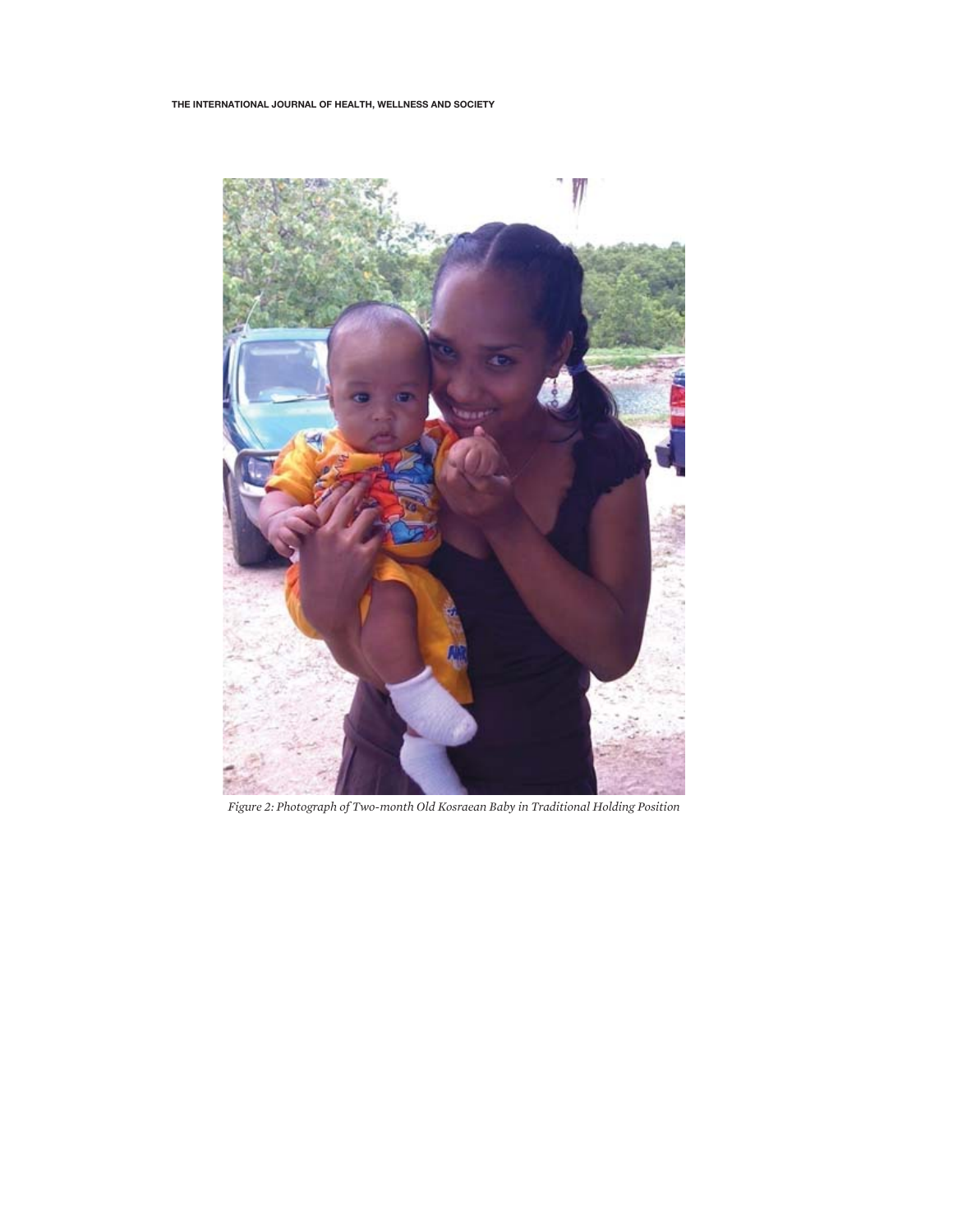**Table 1: The Mirror Model Strategy**

• **What can we accept?**

• Health workers are very limited in numbers in the developing world, so focus on teaching others to promote sustainable changes for community members with a disability in poor resource areas.

- **What can we change?**
	- Recognize that a medical expert model can be harmful if a transition to sustainable care does not occur.
	- Engage families from first screening assessment through planning.
	- Promote sustainable change using strategies such as a reflective 'I CAN DO' approach with families
- **What do we need to ask?**
	- How do different cultures influence opportunity to practice every day?
	- How can clinicians deliver sustainable changes through students and families?

### ABOUT THE AUTHORS

*Dr. Susan Klappa:* Dr. Klappa is an associate professor at the University of the Incarnate Word in San Antonio, TX. She earned her PhD in education, curriculum and instruction: family, youth, and community from the University of Minnesota. Dr. Klappa also earned her Master of Physical Therapy Degree at the College of St. Catherine. She teaches in the areas of global health and physical therapy. Dr. Klappa has a passion for the role of physical therapy in the international community and has traveled to the Dominican Republic, Haiti, Honduras, Mexico, and Venezuela as a physical therapist and educator. Dr. Klappa has also been involved in disaster relief work in Haiti during five tours of service since the 2010 earthquake. Her research interests include studying the influence of international immersion experiences in preparing physical therapist clinicians for their role in civic engagement. She recently wrote a book entitled: *Experiences of Physical Therapists Not Knowing During International Service Work: The Essence of Not Knowing*.

*Dr. Vickie Meade:* Dr. Vickie Meade received her doctoral science degree from the University of Health Professions, Provo, Utah, with a focus on screening infants using a two-step process. Dr. Meade is a board certified clinical specialist in pediatric physical therapy, with a Masters of Public Health in maternal and child health. Dr. Meade was active in research on early screening and innovative service delivery models for infants, young children, and their families on the island of Kosrae in Micronesia before relocating to Australia. Dr. Meade has been teaching courses related to early screening and intervention for over 20 years, as an adjunct professor in the Masters of Physical Therapy Program at the College of St. Catherine, St. Paul, Minnesota; Seattle Pacific University, Seattle, Washington; and internationally. Her publications include "Partners in Movement: A Family-centered Approach to Pediatric Kinesiology" and "Handwriting: Anatomy of a Collaborative Assessment/Intervention Model" with Rhoda Erhardt.